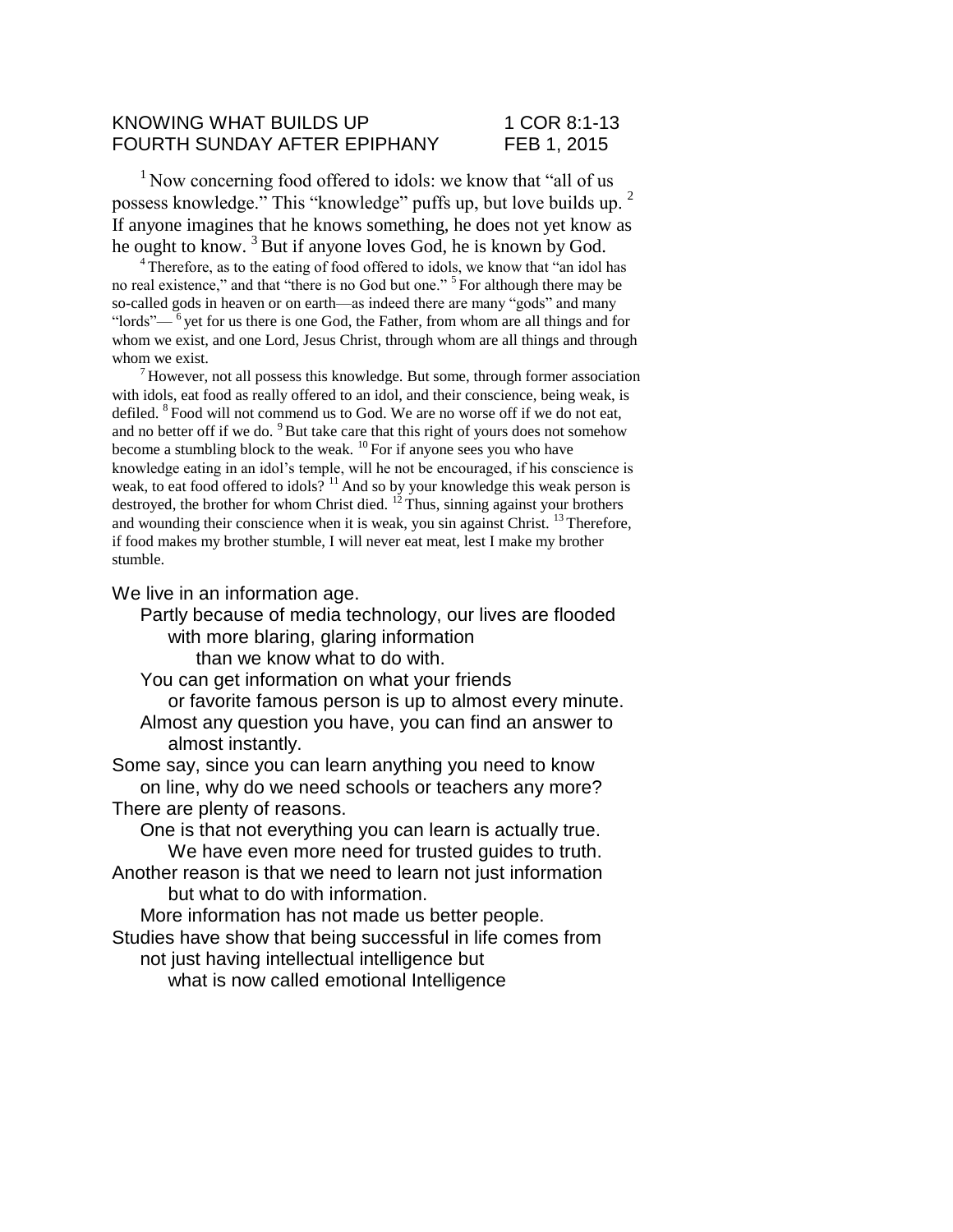which comes from not just reading books but knowing how to read other people and most especially knowing ourselves and why we do the things we do.

This is why we have Lutheran schools and why today we are celebrating Lutheran schools with the theme "Standing in Christ, Serving Others"

- As Christians, our reason for what we do is not just knowledge but love,
- so our goal in Lutheran Schools is not just to teach knowledge but love.

WE do NEED MORE KNOWLEDGE OF GOD'S TRUTH but WE NEED MORE: SERVING OTHERS IN LOVE and so WE NEED MORE: GOD KNOWING AND LOVING US

WE NEED MORE KNOWLEDGE OF GOD'S TRUTH  $2<sup>2</sup>$  If anyone imagines that he knows something, he does not yet know as he ought to know.

 $<sup>7</sup>$  However, not all possess this knowledge.</sup>

You may know story of Albert Einstein attending college event where he met student who didn't know who he was and asked what he did. He replied, "I think of myself self as a student of physics" Student replied, "Oh, I finished that last semester." The more you know, the more you know you don't know. This doesn't mean we can never be sure of anything. Paul goes on to say, We know there is no God but one. We know everything exists comes from him and that all of us exist for him. We know that Jesus Christ is this true God. One reason we invest a lot in teaching what we do is because, as Paul says, "not all possess this knowledge." What you need to know about God is very simple. This Jesus lived & died for you so you can be forgiven. but there is always more for us to learn about this. We want to know - and teach our children - more and more about this true God and his creation and why we exist, and more about Jesus and what he has done for us. an never foolishly imagine we know all we need to know, which, Paul says, just shows that we don't.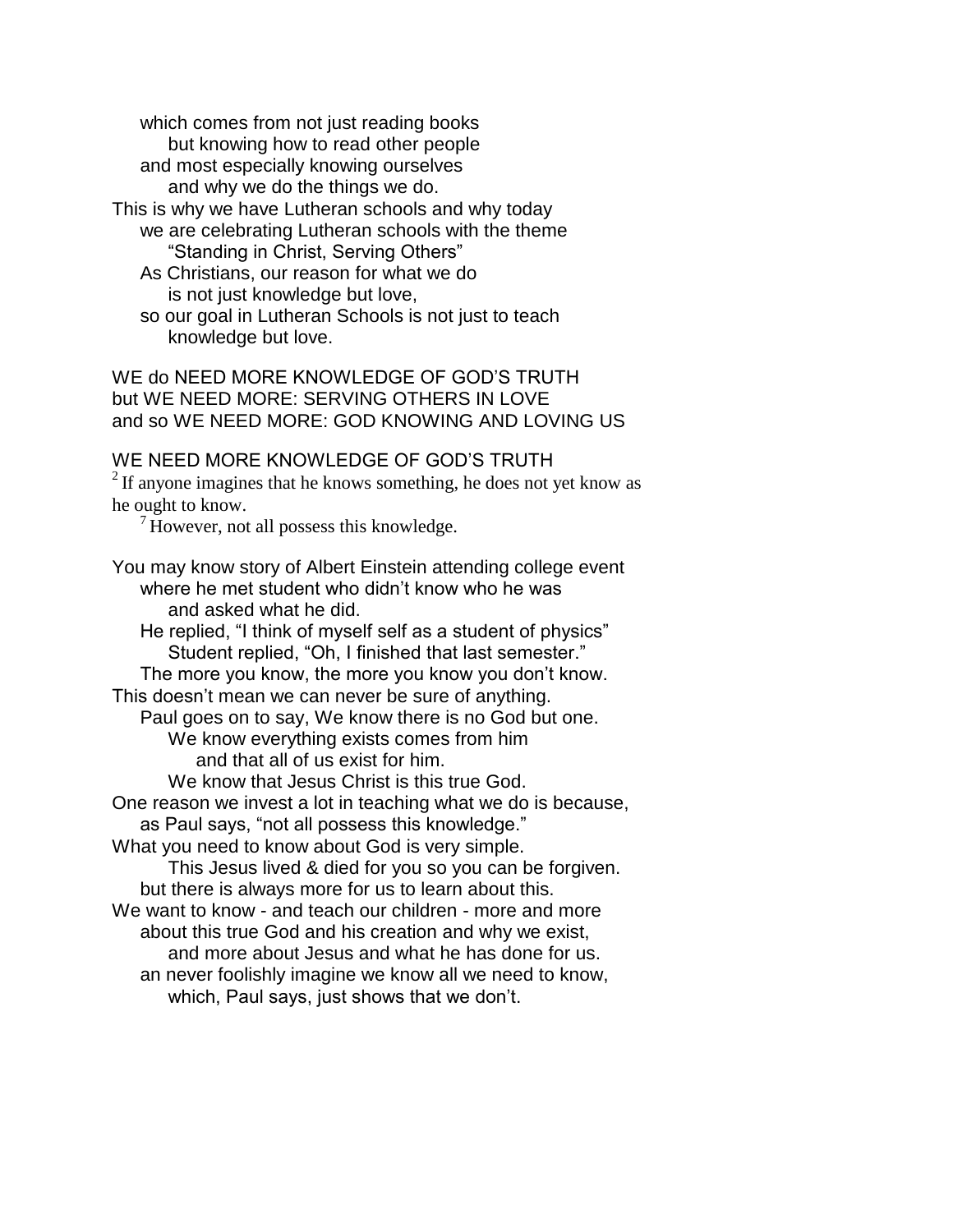Paul is writing here to the Corinthians, whom he says are very gifted with knowledge, but still have problems. One problem is fact that many used to worship idols. Idols were worshiped by offering sacrifices of animals. The meat was then eaten in feasts at temple with idea that those eating it were joining in sacrifice. This same thing was true in Jewish temple worship. This is something like the unity in faith we express when we eat Holy Communion together and so join in receiving benefit of Jesus' sacrifice. Meat left over from these feasts was sold in market with proceeds going to support the idol temple. So, Christians might buy this meat, which may not be labeled as coming from an idol sacrifice. Was this supporting idol worship? If they ate it, were they also participating in the sacrifice to an idol? Paul says, those gods being worshiped don't really exist so we know they haven't done anything to the meat, it is same as any other meat, but there is more to know. If Christians eat meat known to be from an idol sacrifice, new believers may follow their example and think it must be fine to still participate in idol sacrifices. So, Paul says, our knowledge could end up destroying the faith of a weaker believer. I don't know of an exact parallel for us today, but it could be like our singing a song in worship that praises God in such general terms that a Jew or Muslim or Hindu could theoretically say the same thing. We may know that the God we mean is the triune God but worship guest or new believer might get impression it doesn't matter what your personal idea of God is, So, instead of singing songs like that, we will sing songs that are specific about God and what Jesus does for us. When we worship, we know we can always dare to come into God's presence because of Jesus' forgiveness. but we regularly begin worship with confession & absolution not because of a rule that says we have to but so we don't leave impression we can worship God and be accepted by him without repenting of our sin. It helps us and others to understand why we worship as we do because of the true God we worship, but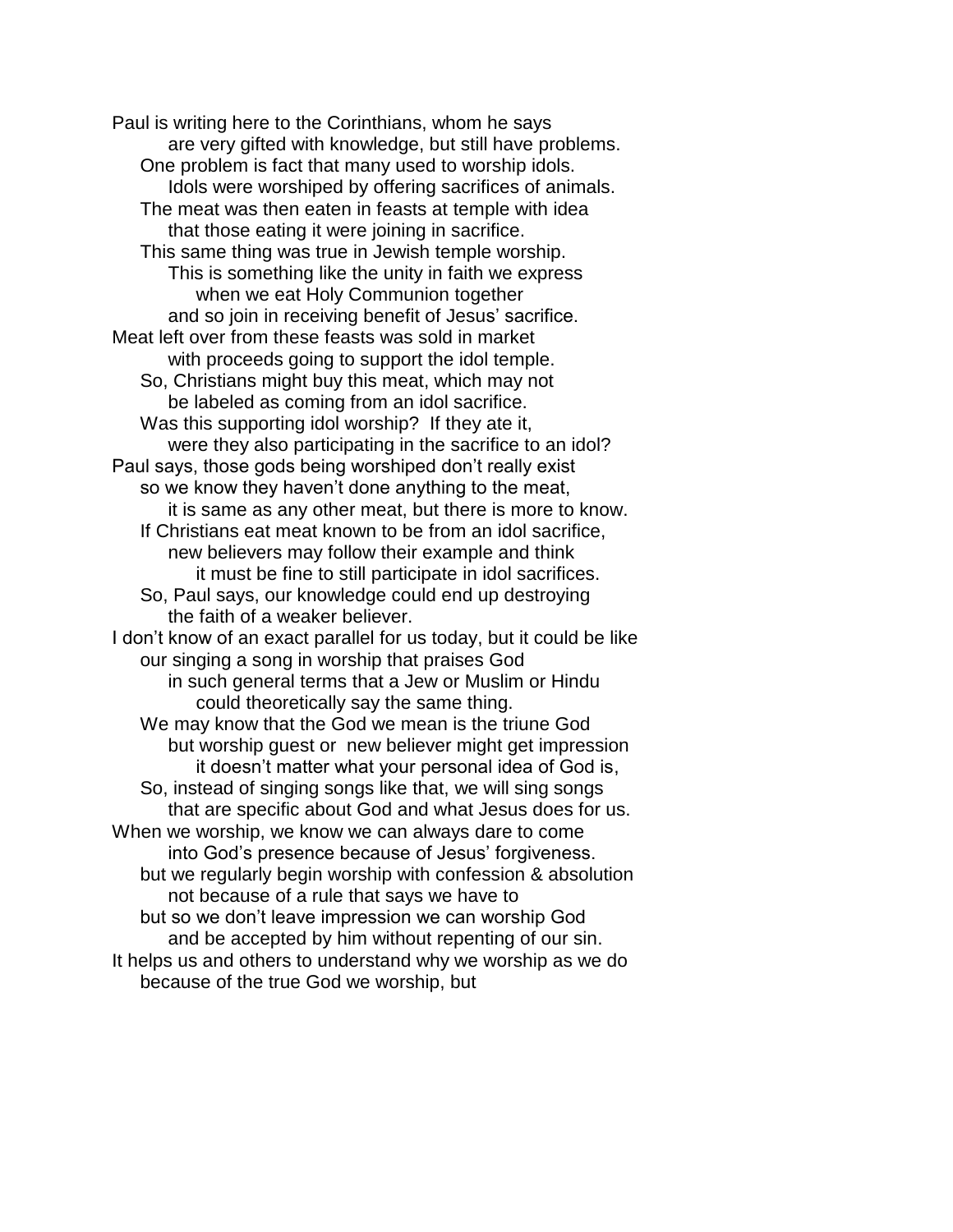## WE NEED MORE: SERVING OTHERS IN LOVE

we know that "all of us possess knowledge." This "knowledge" puffs up, but love builds up.

Paul's point to the Corinthians is that the Christian knows the right thing to do not just by knowing what they have a right to do or what they are free to do but by what is loving and helpful for others. In the way of the world, the weak serve the strong because they have to, which includes the those who are smart & know a lot telling those who don't know as much what to do. But Paul says in the church it is like being in a family where the big and strong take care of those more helpless and we are expected to put up with a stupid little brother because we know better. We may know childish fears are silly. feelings of depression or despair may be irrational, anxiety about the future is useless and foolish, grief over lost loved ones is short sighted, belief in false gods is stupid, but to be insensitive to those who feel this way is not helpful. It doesn't build them up. We want to teach our children to be intelligent but if they get proud or arrogant, they have wrong idea. Just as important or even more so, we want to teach them to be loving. How do we teach this? Not just from a book. Our body language often speaks louder than our words. It is taught by how we ourselves are, the compassion and care we show not just to children but also to everyone who makes foolish mistakes and how we relate to all whose faith may be weak, Because we know our own tendency to be weak & foolish. This is why we do things we shouldn't have to do. Anyone who goes to church should know God is our creator who has made us male & female and gives us truth about how to live in commandments. even if this is not what is taught in school books.

One can know better and still get good education there.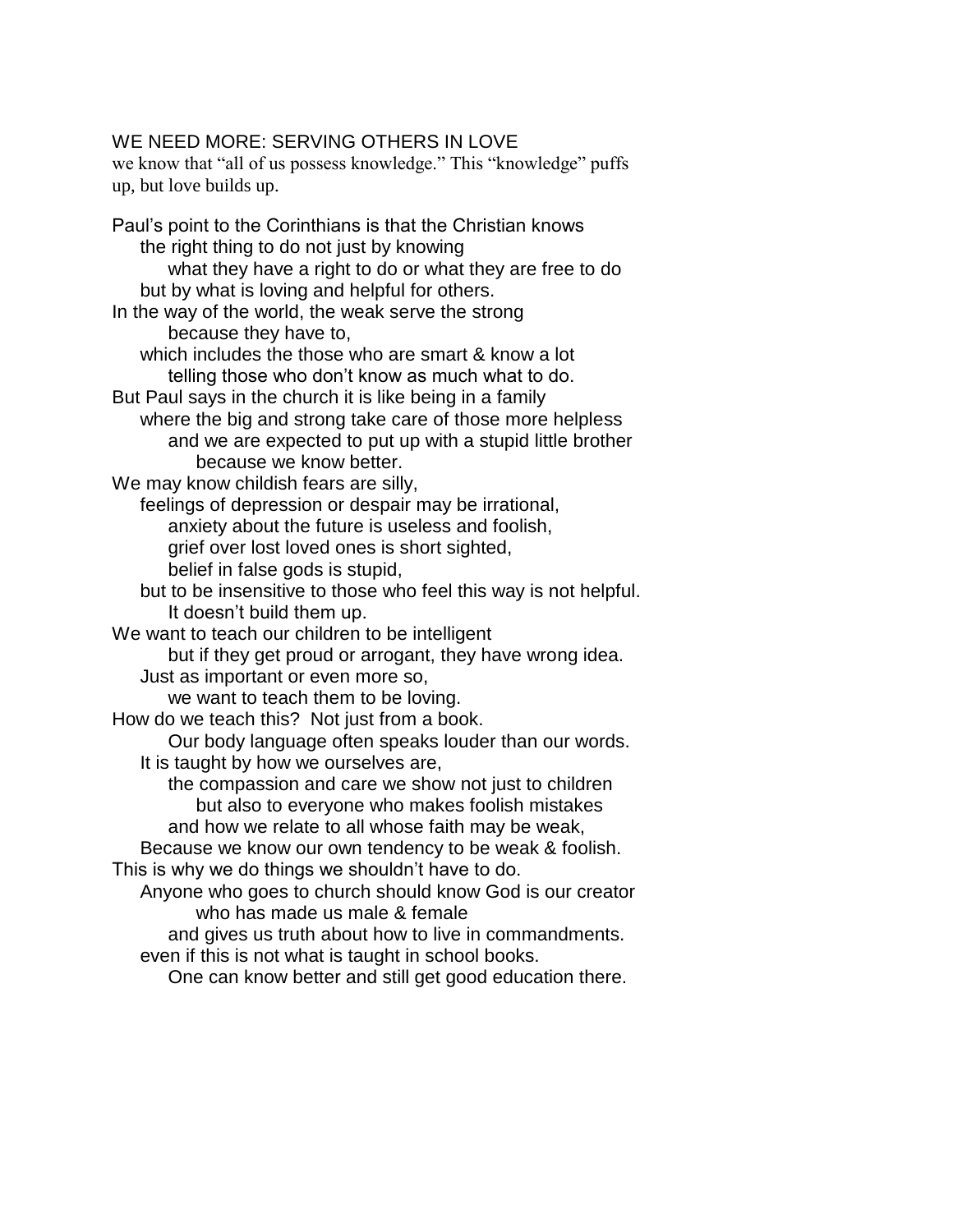But why give the impression we accept these things when we can carefully teach the truth and teach Christ's love in our own school. This is not easy to do, just as it is not always easy for us to know how to live in a way that builds others up But as we teach our children to love by loving others, we ourselves learn it from God's love for us. WE NEED MORE: GOD KNOWING AND LOVING US  $3$  But if anyone loves God, he is known by God. It is often true in the business world and it is true also in church: It is not what you know but who you know, and even more important is who knows you. In a business gathering, it is valuable if you can walk up to an important person and know them by name. It would be worth even more if they walk up to you and call you by name. This is what the Lord of the universe does for us. This is what makes us valuable and important, not how much we know about God, although we need to know who the true God is or even how loving we are, as important as that is, but how much God loves us God knows everything, including all of our faults & foolishness, and yet he loves us anyway. God, in his wisdom, knows how to help the ignorant. He has come in person to reveal himself as Jesus Christ, who clearly taught God's truth and powerfully demonstrated his great love. He who was strong bent to help the weak when he who created life died in our place on the cross. It is because of this that he who knows all our sins even better than we do - gives us forgiveness. The one thing we need to know most is that we are known by God and loved by him. This is why we do what we do Unlike idol worshipers, we know better than to think we are saved by things we do in rituals. Our rituals are instead ways God gives and strengthens faith in what Jesus has done for us.